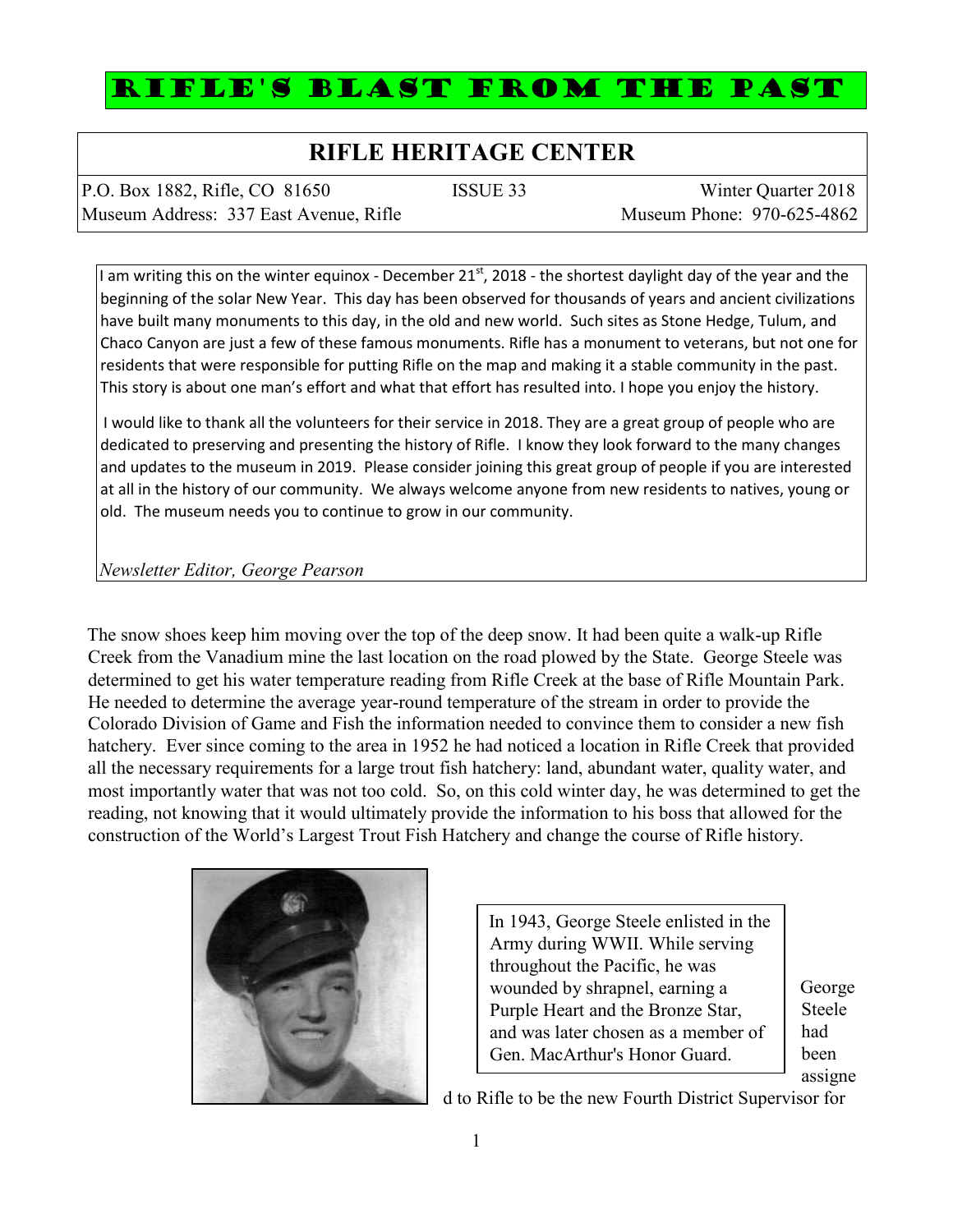the Colorado Game and Fish Department in February of 1952. In his exploration of the new district, he had come upon a Ranch owned by the Zimmerman family that was located just below Rifle Mountain Park. The valley was wide in this area, with a gentle grade, and a nice stream that flowed down one side of the property. The stream contained trout, so George knew that the water quality had to be good. He knew what was needed for a fish hatchery was not only clean unpolluted water, but water that had a constant year-round temperature. Many streams in the Rockies of Colorado had been polluted by mining operations and many of them froze in the winter and became too cold. On this day if this stream on East Rifle Creek was not frozen, it seemed it would have all the necessary qualities to make it possible to have a trout fish hatchery. George would not know that until he had the temperature information. When he reached his sample site the stream was not frozen and was flowing crystal clear. He took his sample and despite the cold, it was 52 degrees. He knew then he had the possible makings of a fish hatchery site.

George Steele presented his finding to his boss who presented them to the board of the Colorado Game and Fish Commission. The information was reviewed and on June  $4<sup>th</sup>$ , 1953 by officials from the Federal Board of Fisheries and from the Colorado Game and Fish Commission who came to Rifle and toured the site up Rifle Creek. They confirmed that George's information was correct: the temperature was a year-round 52 degrees and the water volume of 42 cubic feet per second was large enough to sustain a large hatchery operation. The Division of Colorado Game and Fish Chief R. M. Andrews and Commission President Kimball at first were skeptical that such a site could exist in the 1950's in Colorado. However, once they visited the site and reviewed Steeles information, they were convinced. Kimball, Andrews, and division engineer Damon Runyon flew to Hagerman, Idaho to inspect the U.S. Fish and Wildlife Service's Fish Hatchery. The division had decided it would like to duplicate much of that large facility at the Rifle Creek Hatchery, so it was necessary to gather as much information as they could. They also approached the land owner, the Zimmerman's, and arranged to purchase the ranches 790 acres for \$60,000.00. Colorado State Governor Thorton signed the purchase documents and

George Steeles work had paid off. The Rifle Telegram Headlines of 6/11/1953 read "HUGE FISH HATCHERY TO BE LOCATED UP RIFLE CREEK". In an interview with Dick Lyttle, the Vice President of the Colorado Game and Fish Commission and editor of the Meeker Herald, made the announcement of the purchase of the land and the plans for the new hatchery. He stated that the facility would provide thirteen new jobs and would be a great tourist attraction. Dr. Harold Watson, president of the Colorado Game and Fish Commission, estimated the cost to be (paper stated \$150,000 probably a misprint) \$1,500,000.00.

This information was followed up on July  $5<sup>th</sup>$ , 1953 in a Telegram article where the governor stated the cost estimate to be \$400,000. The hatchery would produce around a million trout per year of the six to fourteen-inch size. This production would be forty percent more than the existing three hatcheries in Glenwood, Leadville, and Waldon could produce in a year. The Governor also stated that the facility would be finished in 1954.

House Bill 21 was introduced to the Colorado State House by Representative John Vonderhoof to approve \$420,000 for the State and Game and Fish Commission to build a trout rearing facility up Rifle Creek. The facility would be the largest and most modern in the United States and would produce 200 tons of trout annually which would be over a million trout legal limit size. The bill included \$300,000 for startup cost of the Rifle Creek rearing unit. The bill passed and was sent to Governor Thorton for approval on February  $4<sup>th</sup>$ , 1954, which he signed.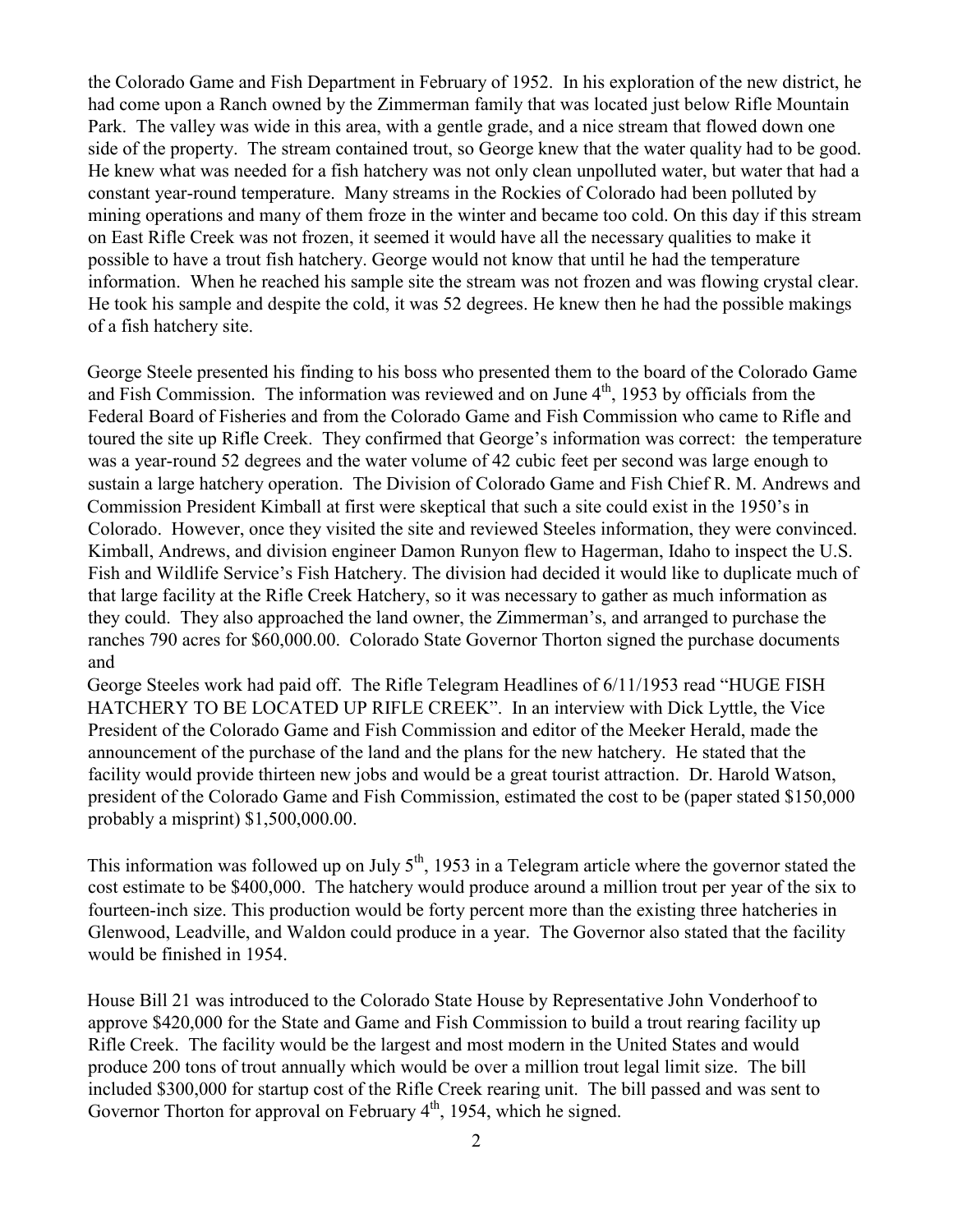Now that the project was funded the Commission contacted Damon Runyan and Associates who were providing them with architectural and engineering services to come up with the plans for the facility. Damon Runyan's estimate was \$500,000.00. The Commission directed them to go out for bids on the facility beginning on March 1, 1954, with the bid opening to be on April 1, 1954. The bid process was delayed, and it was not until March 11, 1954 that the Colorado State Fish and Game Commission approved the plans from Damon Runyan which were sent to the State Planning Commission for approval. The plans were approved and on March 18, 1954 the State Purchasing agent was to have the plans available for bidders by March 12, 1954. The bids were opened at the Colorado State Capital on April 5, 1954.

The low bidder was Gardner Construction from Glenwood Springs and their bid came in at \$925,000.00 which was \$225,000.00 higher than the revised estimate by Damon Runyan of \$700,000.00. The Colorado State Fish and Game requested that the plans be reviewed to determine if any changes could be made to lower the cost. After the review it was decided that funds could be transferred from other projects and Dick Lyttle president of the Colorado Fish and Game awarded the contract to Gardner Construction for \$956,000.00. The headlines of the Rifle Telegram on April 22, 1954 read: "FISH HATCHERY CONSTRUCTION STARTS SOON". George Steele was not waiting around. He began the site clean-up and preparation that week. Finally, his dream of the world's largest trout fish hatchery was underway.

The contract included:

- 1. The huge hatchery
- 2. A large Storage Garage
- 3. A Garage Maintenance building
- 4. Three Modern Homes
- 5. Ponds
- 6. Raceways
- 7. Dams
- 8. A Bridge
- 9. A pipe line three foot in diameter
- 10. A new sewage disposal system with a settling basin

Colorado Game and Fish President Lyttle stated that the water coming out of the hatchery would be completely pure when it returned to Rifle Creek after being treated. Lyttle also stated that the contract with Gardner Construction had a ten-month life and included penalty provision if the work was not completed in that time frame. He also said that the hatchery unit would be a tremendous boost to the economy of Rifle by providing an estimated ten thousand visitors a year who would visit the operations. The facility would also provide ten to fifteen permanent employees and other temporary jobs.

The construction required enormous amounts of concrete, as much as three times the amount used to construct the bridge over the Colorado River in Glenwood Springs - just recently replaced. Gardner Construction announced that they would build a concrete batch plant at the site and use the local gravel to product the needed concrete. Gardner Construction called the project the million-dollar hatchery.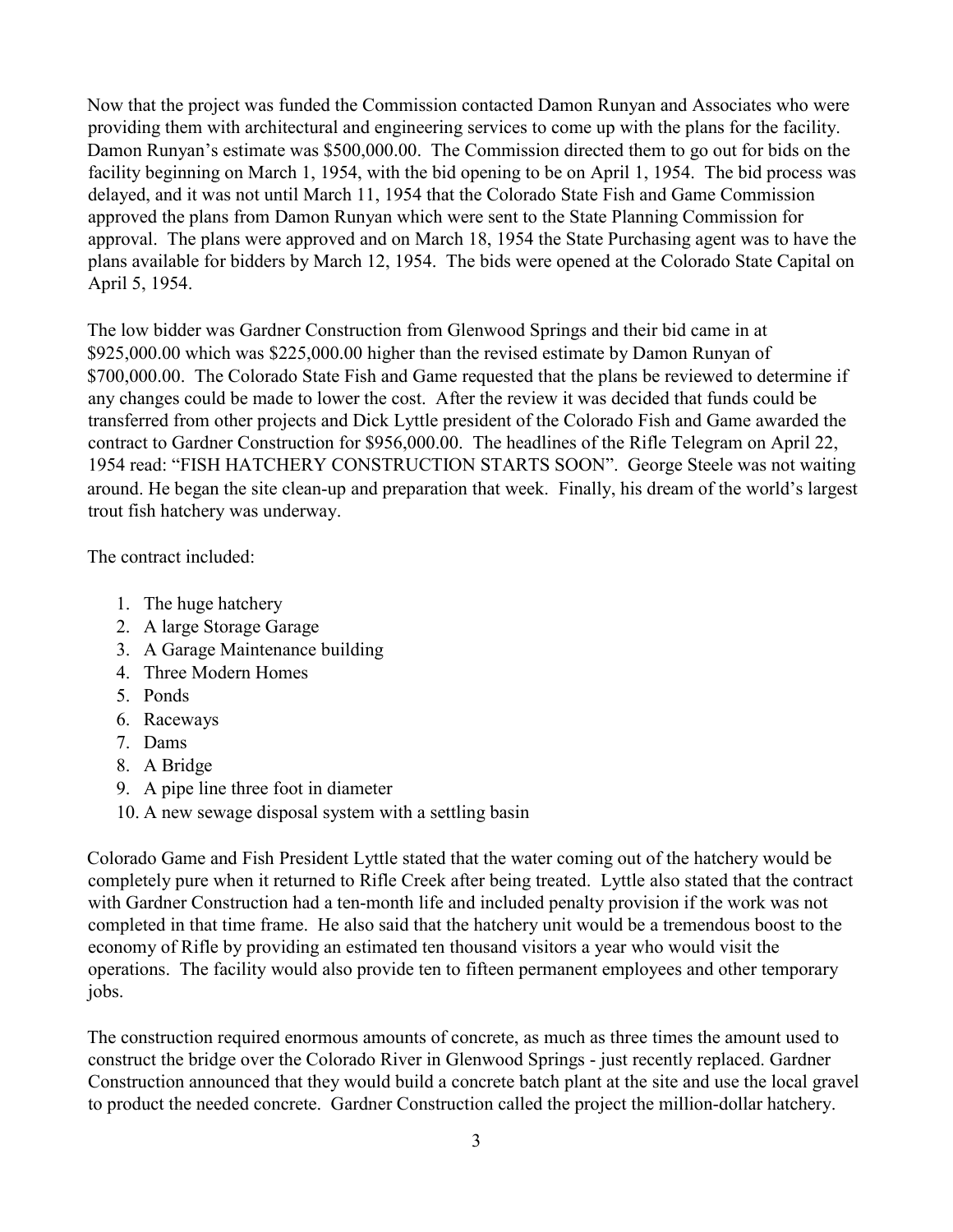Another construction problem was that the ground was not solid and so the buildings and houses would have to be built on piers greatly increasing the cost of construction of these facilities. The State Highway ended at the Vanadium Mines so two miles of new highway had to be constructed to the site, this was an additional cost of some \$30,000.00 which came out of the highway department budget. As in many construction projects of the day, the hatchery project was not exempt from construction accidents. Just days prior to the first shipment of fish to the site on September 9, 1954 a Gardner Construction employee Virgil Wells of Glenwood Springs was killed at the site when a wooden panel used in the concrete forming was being lifted by a crane and the rigging broke loose and the panel fell hitting him on the head. He was survived by his wife and three children. It is not known what benefits the family received.

The hatchery was ready for its first fish by September 14, 1954. These arrived according to George Steel from the hatchery in Dolores Colorado and were 100,000 fingerlings that were placed in the raceways. These would be followed up by 900,000 more in a few weeks. By January 6, 1955 there were 1,100,000 trout being raised in the Rifle Creek Hatchery. On January 20, 1955 the hatchery was officially accepted by the Colorado Game and Fish Commission and payment of \$966,000.00 was made to Gardner Construction of Glenwood Springs for the first phase. The commission announced that the second phase of construction was expected to cost from \$660,000 to \$750,000 and the funds would be raised by an increase in fishing license fees. The commission already owned the land for the second phase which had been approved by the 39<sup>th</sup> legislature and signed by the governor. The project was not without controversy. The cost of the three houses was brought up in the legislature and seventeen of the members traveled to Rifle to see the homes and determine if the cost was appropriate. The reason given for the cost was the pier foundation system that had to be built to support the homes. The legislature representatives suggested that perhaps the homes could be turned into duplexes in order to provide more housing. Also, at issue was the water quality. Fred Simon Vice President of the Silt Mesa water district had water users who stated that they had used the ditch water for drinking in their homes and now they did not feel the water was safe to drink and were considering a law suit against the State. A local Rifle Telegram reporter interviewed the parties that had been drinking the ditch water and agreed that the water did not appear to be of the quality for drinking. He also refused to drink the ditch water. The director of the Colorado State Game and Fish commission continued to make the claim that the water leaving the facility was cleaner than the stream water when it entered the facility and he had the data to back it up, but he did not recommend anyone to use it as drinking water.

The official dedication of the Rifle Creek Fish Hatchery was held on May 29, 1955 and included Governor Ed Johnson along with other officials including Director Thomas Kimball and the member of the board of the Colorado Game and Fish Commission. Members of the media were invited in hopes to get the word out that the hatchery facility was a worthwhile tourist facility. The Rifle Chamber of Commerce held a fish fry at Rifle Mountain Park with fish provided by local fisherman. Mayor Jack Goodrich and chamber president Tom Mason were present along with some four hundred and fifty others. In the dedication speech Director Tom Kimball praised the new hatchery superintendent Kenneth Stead for having done an outstanding job of getting the facility ready to produce over a million catchable trout. He also stated that once the second phase was built the number of trout produced would double.

A lot has changed in Rifle since 1955. We no longer have an Oil Shale facility, a Vanadium mine and mill, but thanks to George Steele we still have the fish hatchery. In a recent interview hatchery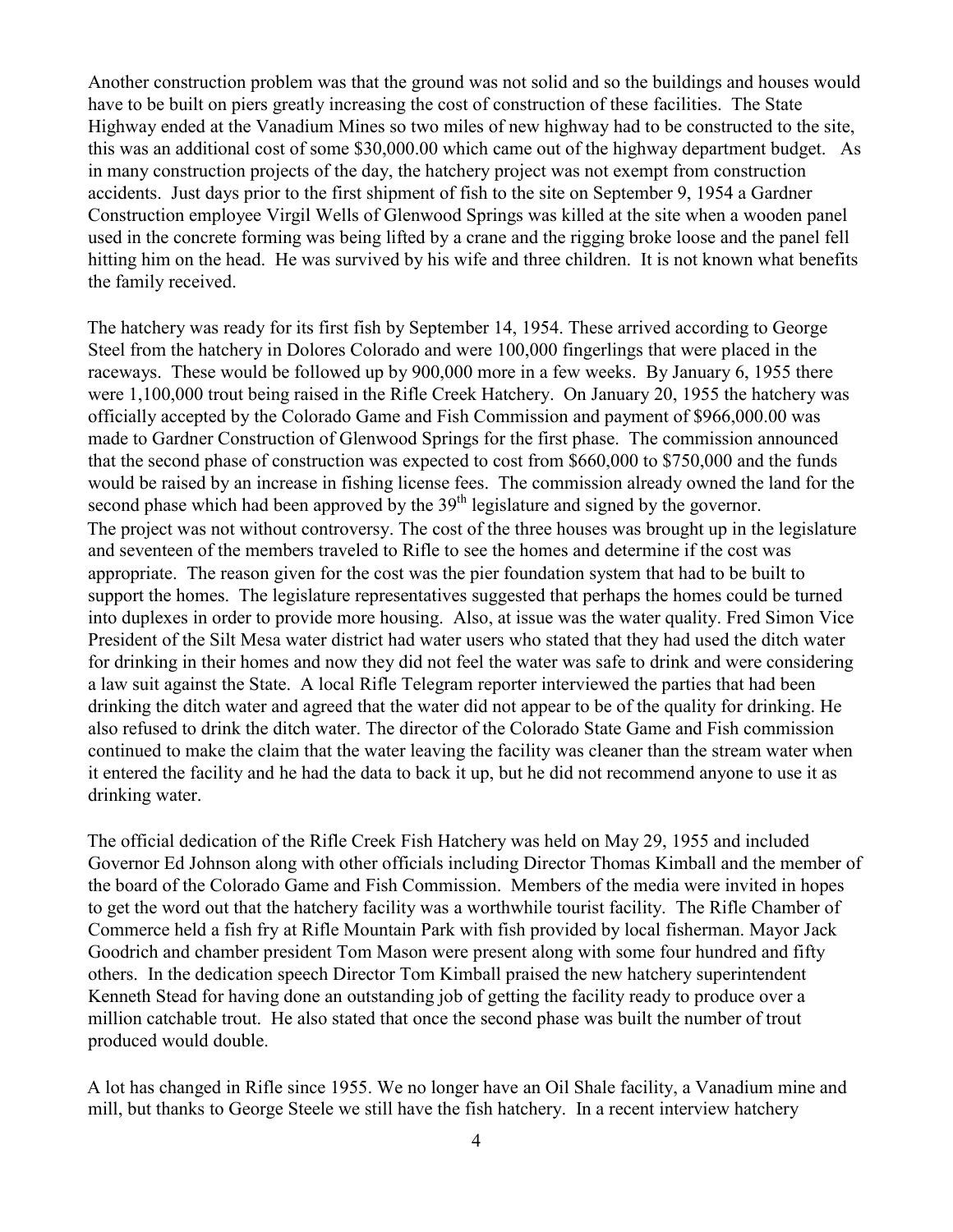Director Capwell stated that the facility currently produces around 700,000 catchable trout per year, so it appears that the second phase was never built even with the fishing license rate increase. For those of you reading this that do not know where the hatchery is located, it is located at 11466 State Highway 325, just north of Rifle Falls State Park. Rifle Falls Fish Hatchery is one of nineteen hatcheries in the state dedicated to improving fish populations in order to enhance angling opportunities and contribute to native species recovery efforts. The Rifle hatchery is the largest stateowned and operated trout production hatchery in Colorado and produces rainbow, cutthroat, brook, and brown trout. The fish hatchery is open 8 am - 4 pm year-round, and includes a Visitor Center and viewing room, "Feed the Fish" food dispensers (requires quarters), and a fishing pond for kids. Guided tours are available during the summer months. The Riparian Zone is just south of the Fish Hatchery and is a unique cascading waterfall with lush riparian grasses. A short trail leads across the cascades and along the other side. A dirt road can be hiked further south to connect to Rifle Falls State Park. The Rifle Falls Fish Hatchery is one of the" Big Five" tourist attractions in the Rifle Colorado area. The hatchery along with Rifle Falls State Park, Rifle Mountain Park and Ice caves, Rifle (Eye of the Ute Arch), I think it needs its own name, and Rife Heritage Center Museum make up the balance of the five tourist attractions. Have you visited all the Big Five?

George Steele was able to think out of the box beyond his normal job and since 1955 his thinking has brought hundreds of thousands of tourists to Rifle to see, at the time, the World's Largest Trout Fish Hatchery. We do not honor him in any way. No monument was built, nor a small plaque mounted - very few residents know his name. Perhaps he would have wanted it that way, we don't know. Who among you reading this will think out of the box and perhaps develop Johnny Scalzo's dream of having the world's largest rifle, or perhaps a Rifle River Walk? All that is needed is some creative thinking and the will to see it through.



Rifle Falls Fish Hatchery Today